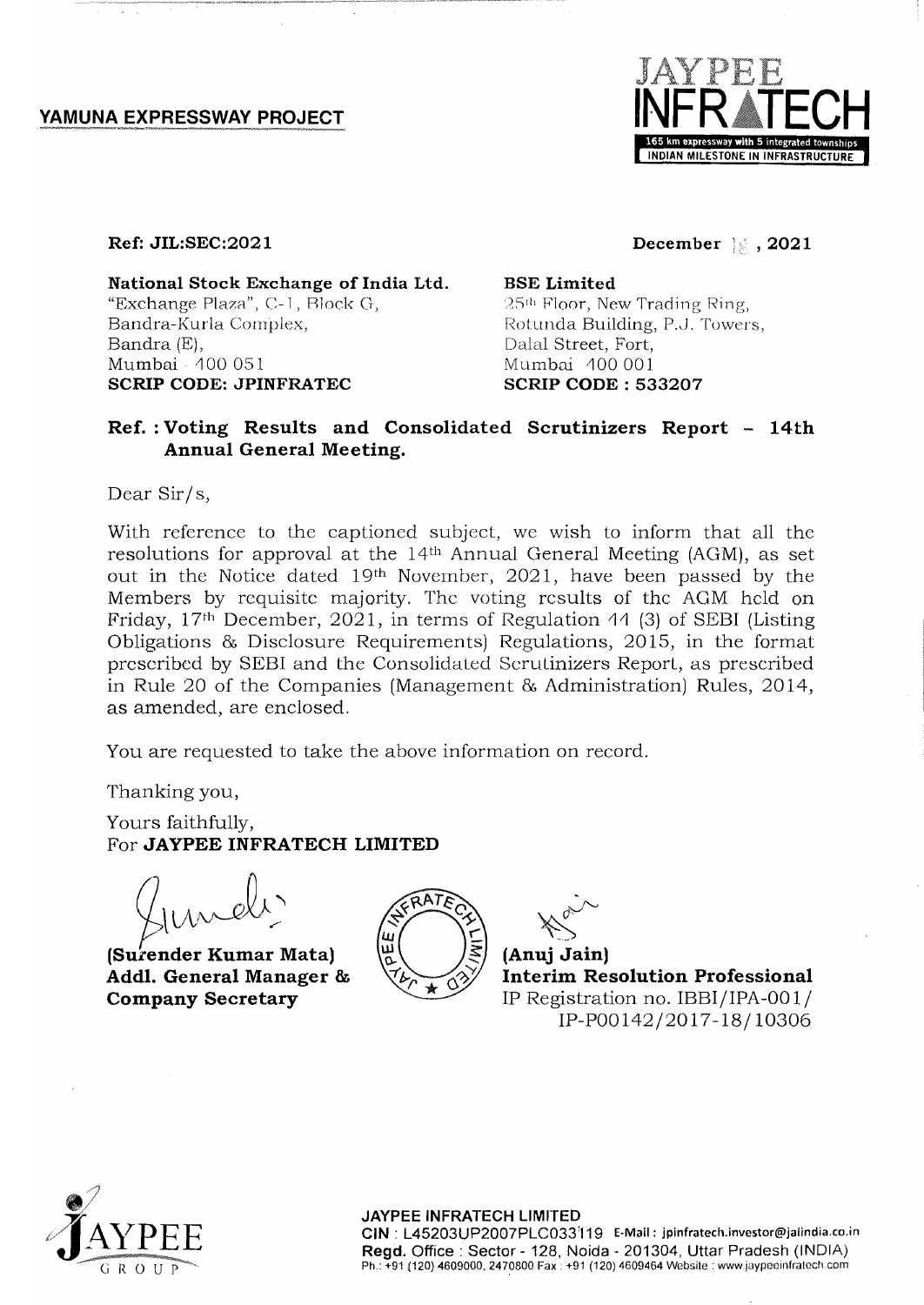# **CONSOLIDATED SCRUTINIZER'S REPORT**

[Pursuant to Sections 108, 109 of the Companies Act, 2013 and Rule 20 of the Companies (Management and Administration) Rules, 2014 read with General Circular Nos. 14/2020, 17/2020, 20/2020, 22/2020 and 212021 issued by Ministry of Corporate Affairs on April 08, 2020, April 13, 2020, May 05, 2020, June 15, 2020 and January 13, 2021 respectively (collectively referred to as "MCA Circulars") and Regulation 44 of SEBI (Listing Obligations & Disclosure Requirements) Regulations, 2015 ("SEBI Listing Regulations") read with SEBI Circular No. SEBI/HO/CFD/CMD1/CIR/P/2020/79 dated May 12, 2020 and January 15, 2021 ("SEBI Circulars") issued in this regard.]

December 17, 2021

To,

The Interim Resolution Professional,

# **JAYPEE INFRATECH UMITED**

CIN: L45203UP2007PLC033119 Registered Office: Sector 128, Noida-201304 Uttar Pradesh, India

**14th Annual General Meeting ("AGM") of Members of the Company held on Friday, December 17, 2021, at 12:30 P.M through Video Conferencing ("V C")/other Audio Visual Means ("OAVM").** 

Dear Sir,

We, **Ashok Tyagi (Membership No. F2968, c.P. No. 7322) and Neha Jain, (Membership No. A30822 and C.P. No. 14344,** Company Secretaries, in whole time practice were appointed as Scrutinizer and Alternate Scrutinizer for the purpose of scrutinizing the remote e-voting process as well as the E-voting by the members during the Annual General Meeting of the Company scheduled on **Friday, December 17, 2021 at 12:30 P.M, held through Video Conferencing** *("V.C")I* **other Audio Visual Means ("OAVM")** for ascertaining the requisite majority on remote e-voting and also e-voting carried out during the Meeting for the resolutions (Item Nos. 1 and 2) proposed to be passed under the provisions of Sections 108 and 109 of the Companies Act, 2013 read with Rules 20 & 21 of Companies (Management and Administration) Amendment Rules, 2014, (as amended) and Regulation 44 of SEBI (Listing Obligations & **of AGM dated November 19, 2021.** 

Disclosure Requirements) Regulations, 2015 on the resolutions mentioned in the **Notice** of AGM dated November 19, 2021.<br>
Let us he had the *Notice* and the *Notice* of AGM dated November 19, 2021.<br>  $\frac{\sqrt{g(a)}}{1 + \sqrt{[2(12)^2 +$ 

1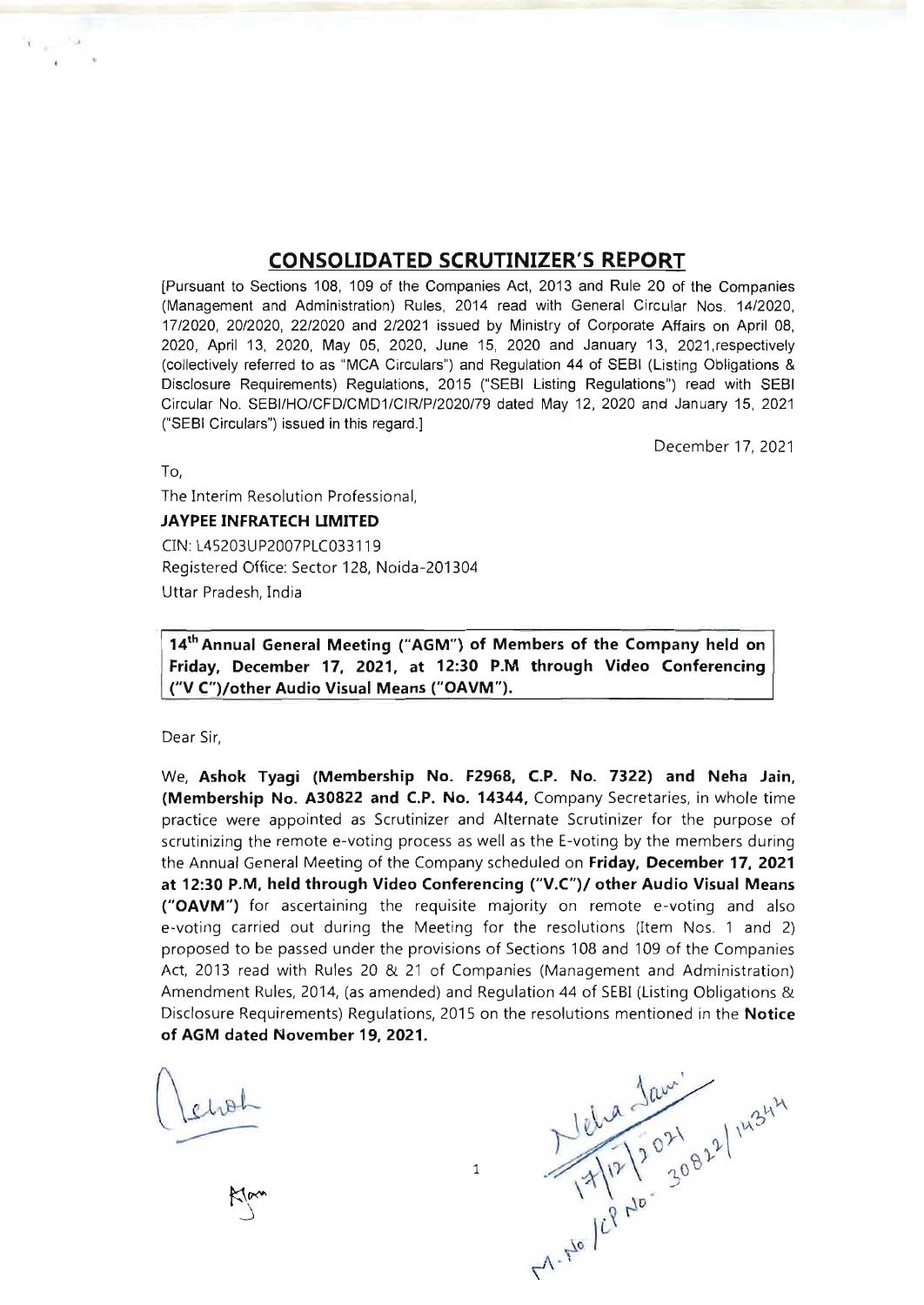- 1. Pursuant to General Circular Nos. 14/2020, 17/2020, 20/2020, 22/2020 and 2/2021 dated April 08, 2020, April 13, 2020, May OS, 2020, June 15, 2020 and January 13, 2021 respectively issued by Ministry of Corporate Affairs, and Public Notices for manner of registration of email Ids by the Members (both physical and demat) who are yet to register their email Ids with the Company, manner of voting through remote e-voting or e-voting during AGM were published in **Financial Express (English) and in Jansatta (Hindi) both dated 23rd November, 2021** and another Public Notices were published in **Financial Express (English) and in Jansatta (Hindi) both dated 27th November, 2021**  specifying the date and time of the AGM, availability of notice on the Company's and website of the Stock Exchanges.
- 2. The Company has appointed **Central Depository Services (India) Limited ("CDSL")** as the authorized agency, for providing the facility of remote e-voting and E-voting during the AGM to the Members of the Company.
- 3. The Company hosted the Notice of AGM on its website, website of Central Depository Services (India) Limited (CDSL) and the same was also intimated to BSE Limited and NSE Limited on 25<sup>th</sup> November, 2021
- 4. The Company informed that on the basis of Register of Members and list of Beneficial Owners as made available by **KFin Technologies Pvt. Ltd,** the Registrar and Share Transfer Agent ("RTA") of the Company and the depositories viz. National Securities Depository Limited ("NSDL") and Central Depository Services (India) Limited ("CDSL") respectively, the Company has completed dispatch of notice of AGM on November 25, 2021 by E-mail to the registered Members who had already registered their E-mail Ids. with the Company/Depositories.
- S. The remote e-voting remained open **from Tuesday, December 14, 2021 (9:00 A.M.) and ended on Thursday, December 16, 2021 till (5:00 PM).** Members were required to cast their votes electronically conveying their assent or dissent in respect of the resolutions on remote e-voting platform provided by "CDSL".
- 6. The Members of the Company as on the **"Cut-off date" i.e. December 10, 2021**  were entitled to avail the facility of remote e-voting and e-voting during the

were entitled to avail the lacitity of  $r_0$ 

 $\mathscr{A}$   $\sim$ 

Nehre Jane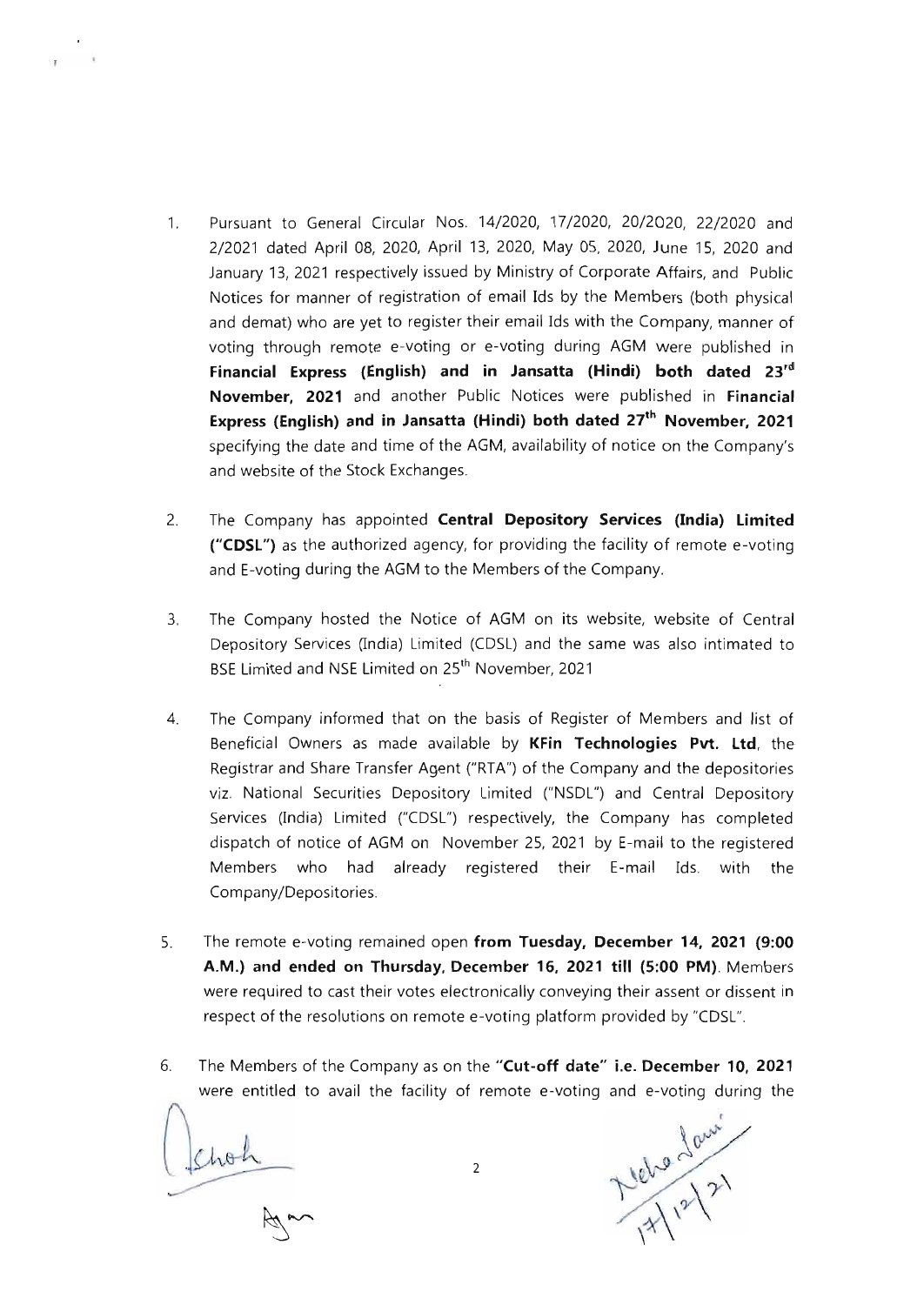Annual General Meeting on the proposed resolutions (Item nos. 1 and 2) as set out in the Notice dated November 19 , 2021.

- 7. As prescribed under Rule 20 (4)(xiii) of Companies (Management and Administration) Rules, 2014 , for the purpose of ensuring that the Members who have cast their votes through remote e-voting do not cast their vote again during the Annual general meeting, the Scrutinizers only have the access after remote evoting and e-voting at the AGM, about the details relating to Members, who have cast their votes through remote e-voting such as their names, DP ID & Client ID/folios number of shares held but not the manner in which they have voted. Accordingly, "CDSL" remote e-voting agency provided to us the names, DP ID & Client ID/folios number and shareholdings of the members who had cast their votes through remote e-voting.
- 8. The Management of the Company is responsible to ensure the compliances with the requirements of the Companies Act, 2013 and Rules made thereunder and SEBI (Listing Obligations & Disclosure Requirements) Regulations, 2015 for AGM of the Company. Our responsibility as Scrutinizer(s) was restricted to make a Scrutinizer's Report on the votes cast "For" or "Against" the resolutions as stated in the Notice of AGM.
- 9. The total *votes* cast through remote e-voting as well as at the AGM were unblocked on December 17, 2021 at 1:20 P.M, in the presence of two witnesses, **Ms. Kanishka Tyagi, RIo A·20, Tajpur Village, 8adarpur, New Delhi·110044 and Ms. Megha Kainth, RIo 83, Munirka Enclave, New Delhi-110067** who are not in the employment of the Company. Votes cast by the Members were reconciled with the records maintained by the Company/ KFin Technologies Pvt. Ltd, Registrar and Transfer Agent of the Company and the authorizations with the Company on test check basis
- 10. We observed that
	- a. 19 Members had cast their *votes* through e-voting during the AGM;
	- b. 93 Members had cast their votes through remote e-voting.

 $N$  let a law

3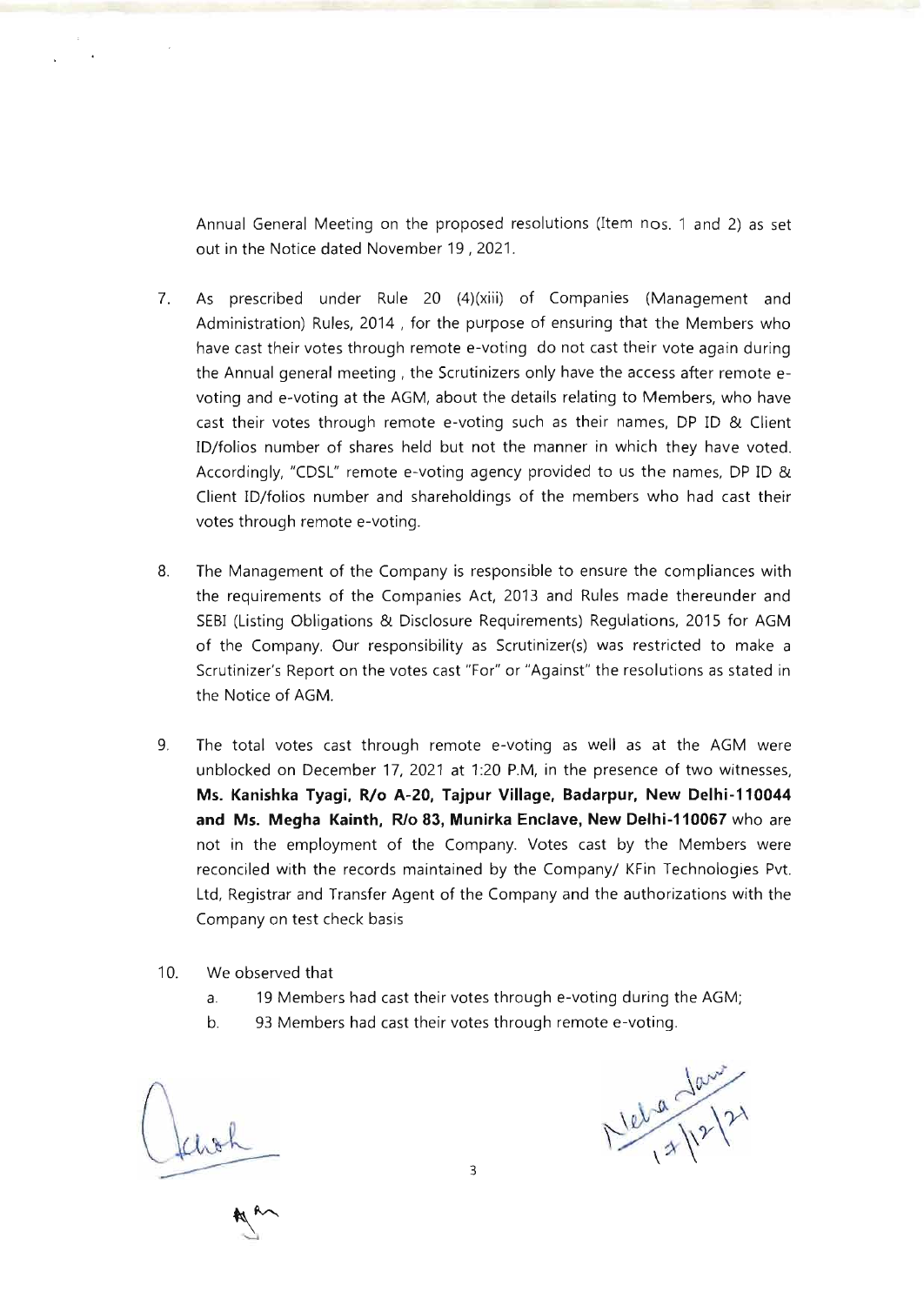11 . After scrutinizing the system generated report of remote e-voting, we hereby submit the consolidated result of remote e-voting and e-voting at the AGM as per Annexure -A enclosed herewith on the following resolutions:

# *Ordinary Business*

# *Resolution 0 I-Ordinary Resolution*

# **ADOPTION OF AUDITED FINANCIAL STATEMENTS**

*To receive, consider and adopt the Audited Financial Statements (including the Audited Consolidated Financial Statements) for the Financial Year ended 31st March, 2021, consisting of Balance Sheet, the Statement of Profit* & *Loss, Cash Flow Statement, Notes and Annexures thereto together with the Report of the Auditors and the Report to the Shareholders thereon.* 

# *Special Business*

## *Resolution 02 -Ordinary Resolution*

# **RATIFICATION OF PROPOSED REMUNERATION PAYABLE TO THE COST AUDITORS FOR THE FINANCIAL YEAR 2021-22:**

- 12. **All** documents relating to voting by electronic means shall remain in the safe custody of the Scrutinizer(s) until the Chairman, or any other official(s) authorised by the Chairman, consider, approve and sign the minutes of AGM and thereafter, the Scrutinizer(s) shall handover the related documents to the Company.
- 13. Based on the data furnished to us and verified by us as above, **all** the aforesaid resolutions contained in Notice dated November 19, 2021 are passed with requisite majority of the shareholders as specified under the Companies Act, 2013.
- 14. This Report has been issued at the request of the Company for (i) submission to Stock Exchanges (ii) to be placed on the website of the Company and (iii) website of CDSL. This Report is not to be issued for any other purpose or to be distributed to any other parties. Accordingly, we do not accept or assume any liability or any

khoh

Nela Jani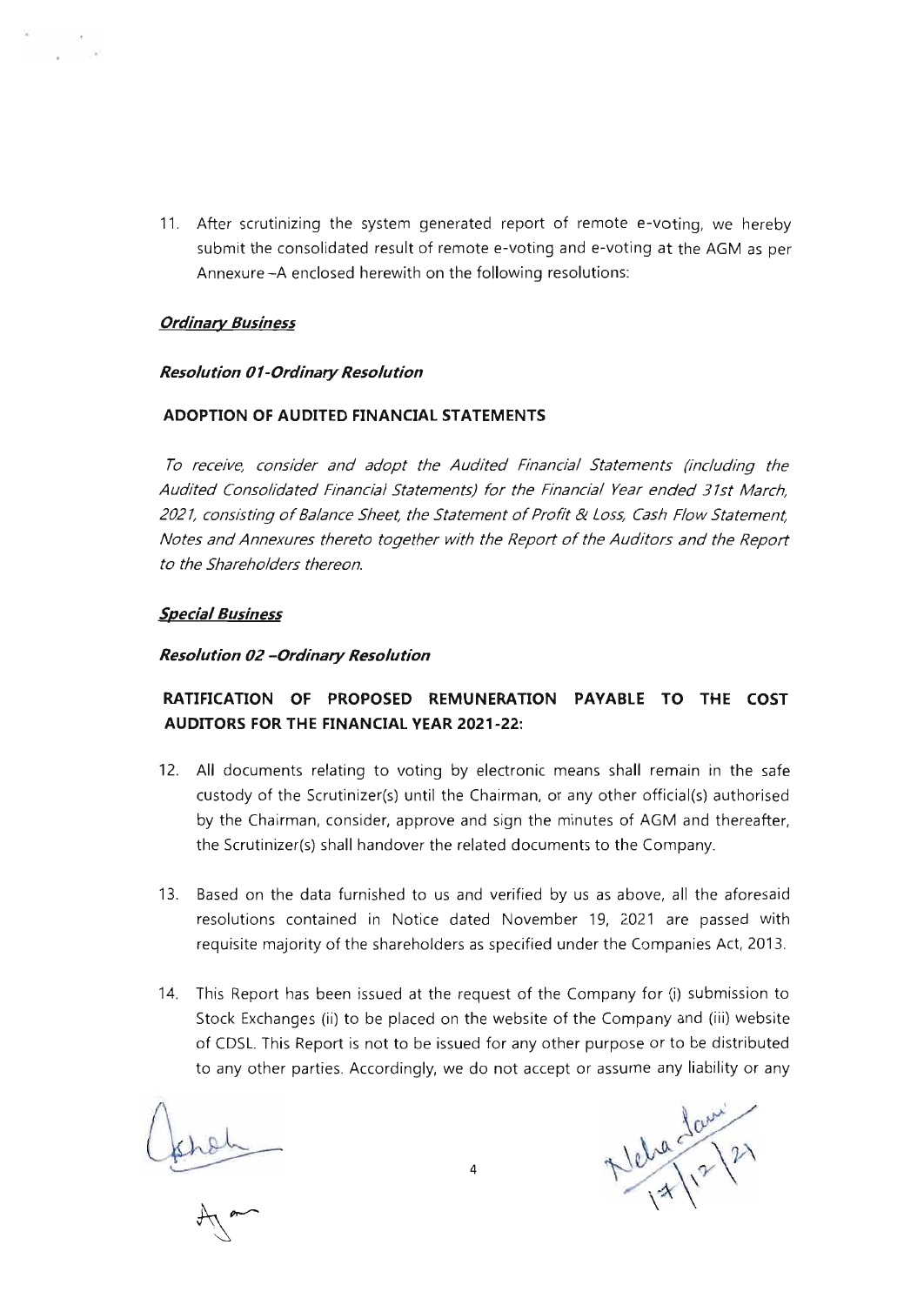duty of care for any other purpose or to any other party to whom it is shown or into whose hands it may come without our prior consent in writing.

 $0AC$ 

**CS Ashok Tyagl Scrutinizer Membership No: F2968 C.P. No: 7322 UDIN: F002968C001800434** 

 $e^{\log \frac{1}{2} |x|^{2}}$ 

**Alternate Scrutinizer Membership No: A30822 C.P. No: 14344 UDIN:A030822C001800623** 

# **For JAYPEE INFRATECH UMITED**

 $N^{\sim}$ "

**Mr. Anuj Jain Interim Resolution Professional**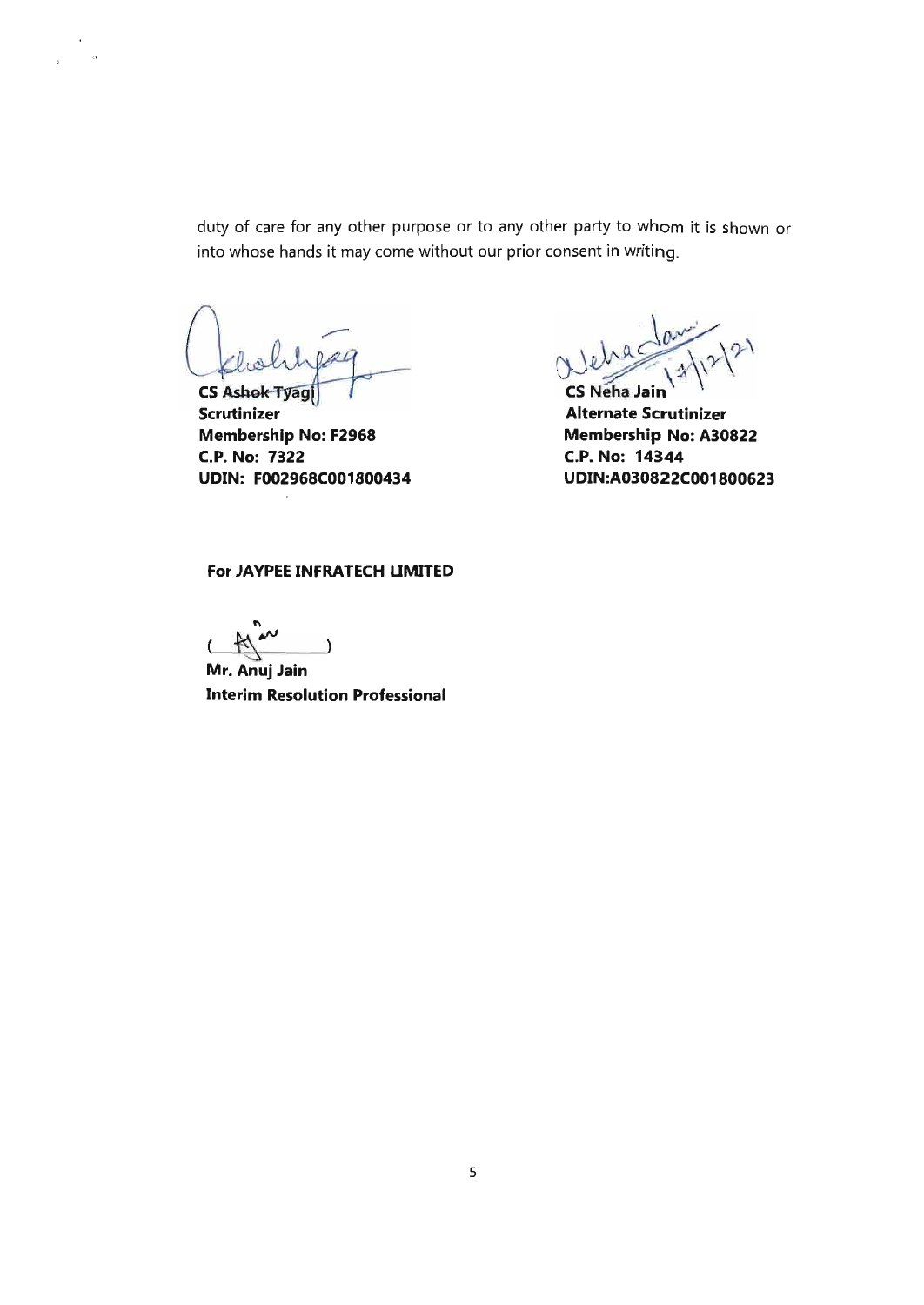### JAYPEE INFRATECH LIMITED AGM 1711212021 Evoting

| S.No. Resolution                                                                          |      | <b>Total Votes</b> |      | In Favour             |                | Against |        |                |  |
|-------------------------------------------------------------------------------------------|------|--------------------|------|-----------------------|----------------|---------|--------|----------------|--|
|                                                                                           | l No | Votes              | INo. | Votes                 | $\frac{10}{6}$ | ĪΝo.    | lVotes | $\frac{10}{6}$ |  |
| Adoption of Audited Financial Statements for the Financial<br>1 Year ended March 31, 2021 |      | 112 847540725      |      | 110 847539938         | 100            |         | 787    | o۱             |  |
| Ratification of remuneration of the Cost Auditors for the<br>2 Financial Year 2021-22     |      | 112 847540725      |      | 105 847535891 99.9994 |                |         | 4834   | 0 0006         |  |

#### Remote E-Votlng

| S.No. Resolution                                                                        |      | <b>Total Votes</b> |           | In Favour            |               | Against |       |        |  |
|-----------------------------------------------------------------------------------------|------|--------------------|-----------|----------------------|---------------|---------|-------|--------|--|
|                                                                                         | i No | Votes              | <b>No</b> | Votes                | $\frac{9}{6}$ | INo.    | Votes | 1%     |  |
| Adoption of Audited Financial Statements for the Financial<br>Year ended March 31, 2021 | 93   | 847538629          |           | 91 847537842         | 100           |         | 787   |        |  |
| Ratification of remuneration of the Cost Auditors for the<br>2 Financial Year 2021-22   | 931  | 847538629          |           | 86 847533795 99.9994 |               |         | 4834  | 0.0006 |  |

## Venue Voting at the AGM

| S.No. Resolution                                                                          |     | <b>Total Votes</b>  |            | In Favour |     | Against    |       |   |  |
|-------------------------------------------------------------------------------------------|-----|---------------------|------------|-----------|-----|------------|-------|---|--|
|                                                                                           | iNo | <i><b>Votes</b></i> | <b>INc</b> | Votes     | 1%  | <b>N</b> c | Votes |   |  |
| Adoption of Audited Financial Statements for the Financial<br>1 Year ended March 31, 2021 | 19  | 2096                | 19         | 2096      | 100 |            |       |   |  |
| Ratification of remuneration of the Cost Auditors for the<br>2 Financial Year 2021-22     | 19  | 2096                | 19         | 2096      | 100 |            |       | 0 |  |

Jacken<br>Man

Nebadaux<br>1/12/21

 $M_{\odot}$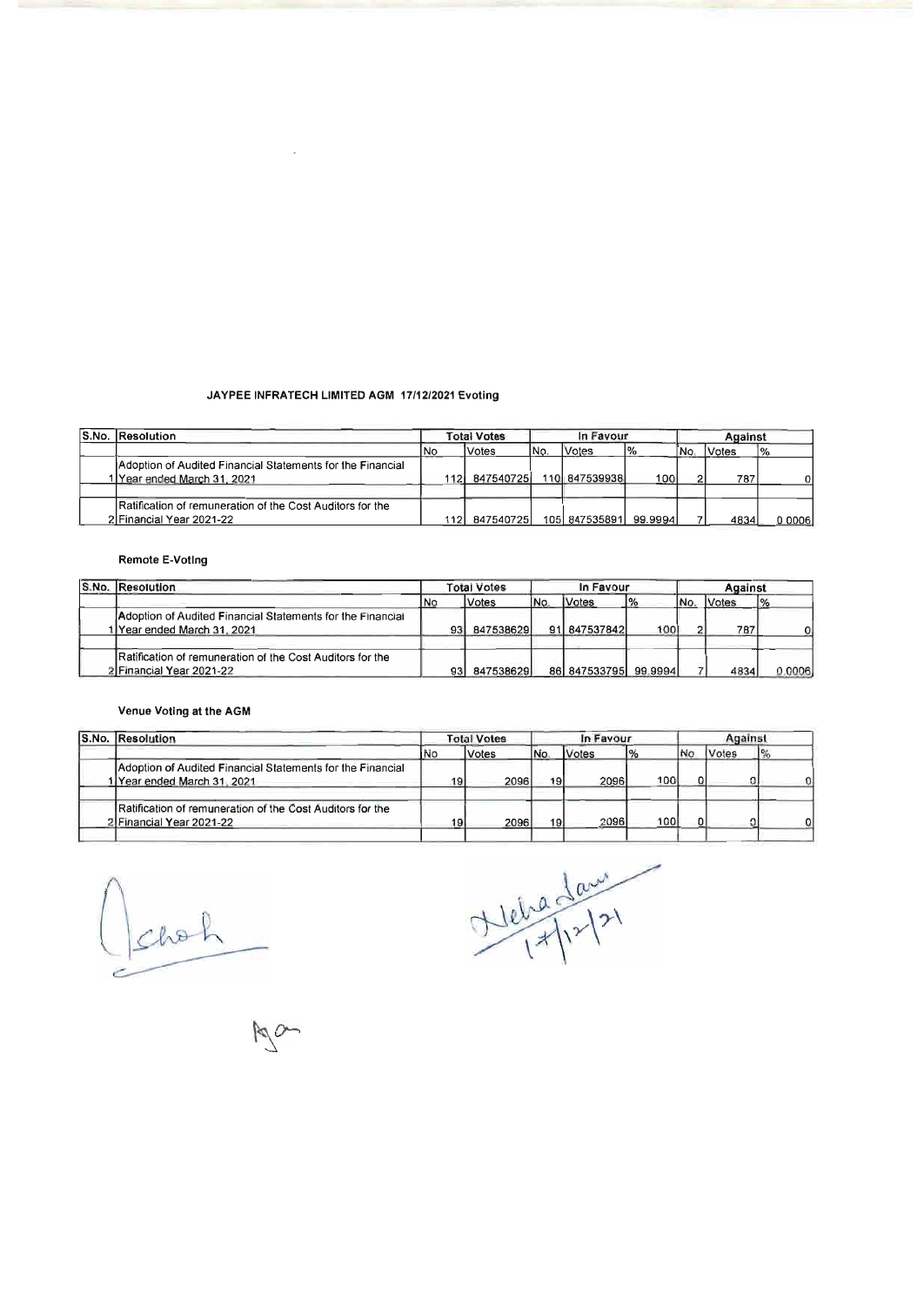|                                                                               | <b>JAYPEE INFRATECH LIMITED</b> |
|-------------------------------------------------------------------------------|---------------------------------|
| Date of the AGM/EGM                                                           | 17-12-2021                      |
| Total number of shareholders on record date                                   | 191276                          |
| No. of shareholders present in the meeting either in person or through proxy: |                                 |
| <b>Promoters and Promoter Group:</b>                                          |                                 |
| Public:                                                                       |                                 |
| No. of Shareholders attended the meeting through Video Conferencing           |                                 |
| <b>Promoters and Promoter Group:</b>                                          |                                 |
| Public:                                                                       | 69                              |

| Resolution No.                                                               |                       |                           |                                                                                                                                                                                                                                                                                                                                                                   |                                                                                                       |                  |             |                                            |                                                                                     |               |                        |
|------------------------------------------------------------------------------|-----------------------|---------------------------|-------------------------------------------------------------------------------------------------------------------------------------------------------------------------------------------------------------------------------------------------------------------------------------------------------------------------------------------------------------------|-------------------------------------------------------------------------------------------------------|------------------|-------------|--------------------------------------------|-------------------------------------------------------------------------------------|---------------|------------------------|
| <b>Resolution required: (Ordinary/ Special)</b>                              | Shareholders thereon. |                           | ORDINARY - To receive, consider and adopt the Audited Financial Statements (including the Audited Consolidated Financial Statements) for the Financial Year ended 31st March, 2021,<br>consisting of Balance Sheet, the Statement of Profit Loss, Cash Flow Statement, Notes and Annexures thereto together with the Report of the Auditors and the Report to the |                                                                                                       |                  |             |                                            |                                                                                     |               |                        |
| Whether promoter/ promoter group are<br>interested in the agenda/resolution? | No.                   |                           |                                                                                                                                                                                                                                                                                                                                                                   |                                                                                                       |                  |             |                                            |                                                                                     |               |                        |
| Category                                                                     | Mode of Voting        | No. of shares<br>held (1) | No. of votes<br>polled (2)                                                                                                                                                                                                                                                                                                                                        | % of Votes Polled No. of Votes - in No. of Votes -<br>on outstanding<br>shares<br>$(3)=[(2)/(1)]*100$ | $ $ favour $(4)$ | against (S) | % of Votes in<br>favour on votes<br>polled | % of Votes<br>against on votes<br>polled<br>$(6)=[(4)/(2)]*100$ $(7)=[(5)/(2)]*100$ | Votes Invalid | <b>Votes Abstained</b> |
|                                                                              | E-Voting              |                           | 84,70,00,000                                                                                                                                                                                                                                                                                                                                                      | 100.0000                                                                                              | 84,70,00,000     |             | 100.0000                                   | 0.0000                                                                              |               |                        |
| Promoter and Promoter Group                                                  | Poll                  | 84,70,00,000              |                                                                                                                                                                                                                                                                                                                                                                   | 0.0000                                                                                                |                  |             | 0.0000                                     | 0.0000                                                                              |               |                        |
|                                                                              | Postal Ballot (if     |                           |                                                                                                                                                                                                                                                                                                                                                                   |                                                                                                       |                  |             |                                            |                                                                                     |               |                        |
|                                                                              | applicable)           |                           |                                                                                                                                                                                                                                                                                                                                                                   | 0.0000                                                                                                |                  |             | 0.0000                                     | 0.0000                                                                              |               |                        |
|                                                                              | Total                 |                           | 84,70,00,000                                                                                                                                                                                                                                                                                                                                                      | 100.0000                                                                                              | 84,70,00,000     |             | 100.0000                                   | 0.0000                                                                              |               |                        |
|                                                                              | E-Voting              |                           |                                                                                                                                                                                                                                                                                                                                                                   | 0.0000                                                                                                |                  |             | 0.0000                                     | 0.0000                                                                              |               |                        |
| <b>Public-Institutions</b>                                                   | Poll                  | 65,92,266                 |                                                                                                                                                                                                                                                                                                                                                                   | 0.0000                                                                                                |                  |             | 0.0000                                     | 0.0000                                                                              |               |                        |
|                                                                              | Postal Ballot (if     |                           |                                                                                                                                                                                                                                                                                                                                                                   |                                                                                                       |                  |             |                                            |                                                                                     |               |                        |
|                                                                              | applicable)           |                           |                                                                                                                                                                                                                                                                                                                                                                   | 0.0000                                                                                                |                  |             | 0.0000                                     | 0.0000                                                                              |               |                        |
|                                                                              | Total                 |                           |                                                                                                                                                                                                                                                                                                                                                                   |                                                                                                       |                  |             | 0.0000                                     | 6.0000                                                                              |               |                        |
|                                                                              | <b>E-Voting</b>       |                           | 5,38,629                                                                                                                                                                                                                                                                                                                                                          | 0.1006                                                                                                | 5,37,842         | 787         | 99.8538                                    | 0.1461                                                                              |               |                        |
| Public- Non Institutions                                                     | $P_{\text{O}}$        | 53, 53, 41, 231           | 2,096                                                                                                                                                                                                                                                                                                                                                             | 0.0004                                                                                                | 2,096            |             | 100.0000                                   | 0.0000                                                                              |               |                        |
|                                                                              | Postal Ballot (if     |                           |                                                                                                                                                                                                                                                                                                                                                                   |                                                                                                       |                  |             |                                            |                                                                                     |               |                        |
|                                                                              | applicable)           |                           |                                                                                                                                                                                                                                                                                                                                                                   | 0.0000                                                                                                |                  |             | 0.0000                                     | 0.0000                                                                              |               |                        |
|                                                                              | Total                 |                           | 5,40.725                                                                                                                                                                                                                                                                                                                                                          | 0.101                                                                                                 | 5,39,938         | 787         | 99.8545                                    | 0.1455                                                                              |               |                        |
|                                                                              | <b>Totul</b>          | 138,00,33,497             | <b>MA75,40.725</b>                                                                                                                                                                                                                                                                                                                                                | 61.0210                                                                                               | 80,75,30,910     | 7177        | <b>RISDR</b>                               | (0.0001)                                                                            |               |                        |

| <b>Resolution No.</b>                                                        |                                  |                           |                                                                                              |                                                    |                                                                        |                    |                                            |                                                                                     |               |                        |
|------------------------------------------------------------------------------|----------------------------------|---------------------------|----------------------------------------------------------------------------------------------|----------------------------------------------------|------------------------------------------------------------------------|--------------------|--------------------------------------------|-------------------------------------------------------------------------------------|---------------|------------------------|
| Resolution required: (Ordinary/ Special)                                     |                                  |                           | ORDINARY - Ratification of remuneration of the Cost Auditors for the Financial Year 2021-22. |                                                    |                                                                        |                    |                                            |                                                                                     |               |                        |
| Whether promoter/ promoter group are<br>interested in the agenda/resolution? | Na                               |                           |                                                                                              |                                                    |                                                                        |                    |                                            |                                                                                     |               |                        |
| Category                                                                     | Mode of Voting                   | No. of shares<br>held (1) | No. of votes<br>polled (2)                                                                   | on outstanding<br> shares<br>$ (3)=[(2)/(1)]*100 $ | % of Votes Polled No. of Votes - in No. of Votes -<br>$ $ favour $(4)$ | against (5)        | % of Votes in<br>favour on votes<br>polled | % of Votes<br>against on votes<br>polled<br>$(6)=[(4)/(2)]*100$ $(7)=[(5)/(2)]*100$ | Votes Invalid | <b>Votes Abstained</b> |
|                                                                              | E-Voting                         |                           | 84,70,00,000                                                                                 | 100.0000                                           | 84,70,00,000                                                           |                    | 100.0000                                   | 0.0000                                                                              |               |                        |
| Promoter and Promoter Group                                                  | Poll                             | 84,70,00,000              |                                                                                              | 0.0000                                             |                                                                        |                    | 0.0000                                     | 0.0000                                                                              |               |                        |
|                                                                              | Postal Ballot (if<br>applicable) |                           |                                                                                              | 0.0000                                             |                                                                        |                    | 0.0000                                     | 0.0000                                                                              |               |                        |
|                                                                              | Total                            |                           | 84,70,00,000                                                                                 | 100.0000                                           | 84,70,00,000                                                           |                    | 100.0000                                   | 0.0000                                                                              |               |                        |
|                                                                              | E-Voting                         |                           |                                                                                              | 0.0000                                             |                                                                        |                    | 0.0000                                     | 0.0000                                                                              |               |                        |
| Public-Institutions                                                          | Poll                             | 65,92,266                 |                                                                                              | 0.0000                                             |                                                                        |                    | 0.0000                                     | 0.0000                                                                              |               |                        |
|                                                                              | Postal Ballot (if<br>applicable) |                           |                                                                                              | 0.0000                                             |                                                                        |                    | 0.0000                                     | 0.0000                                                                              |               |                        |
|                                                                              | Total                            |                           |                                                                                              |                                                    |                                                                        |                    | 0.0000                                     | 0.0000                                                                              |               |                        |
|                                                                              | E-Voting                         |                           | 5,38,629                                                                                     | 0.1006                                             | 5,33,795                                                               | 4,834              | 99.1025                                    | 0.8974                                                                              |               |                        |
| Public- Non Institutions                                                     | Poll                             | 53, 53, 41, 231           | 2,096                                                                                        | 0.0004                                             | 2,096                                                                  |                    | 100.0000                                   | 0.0000                                                                              |               | $\Omega$               |
|                                                                              | Postal Ballot (if<br>applicable) |                           |                                                                                              | 0.0000                                             |                                                                        |                    | 0.0000                                     | 0.0000                                                                              |               |                        |
|                                                                              | Total<br><b>Trans</b>            | 100809034976              | 5,40.725<br>04/25 80 235                                                                     | 0,101<br><b>Et marol</b>                           | 5,35,891<br><b><i>RA 35 55 8911</i></b>                                | 4,834<br>$7 - 074$ | 99.1060<br>09.9994                         | 0.8940<br><b>DUDONE</b>                                                             |               |                        |